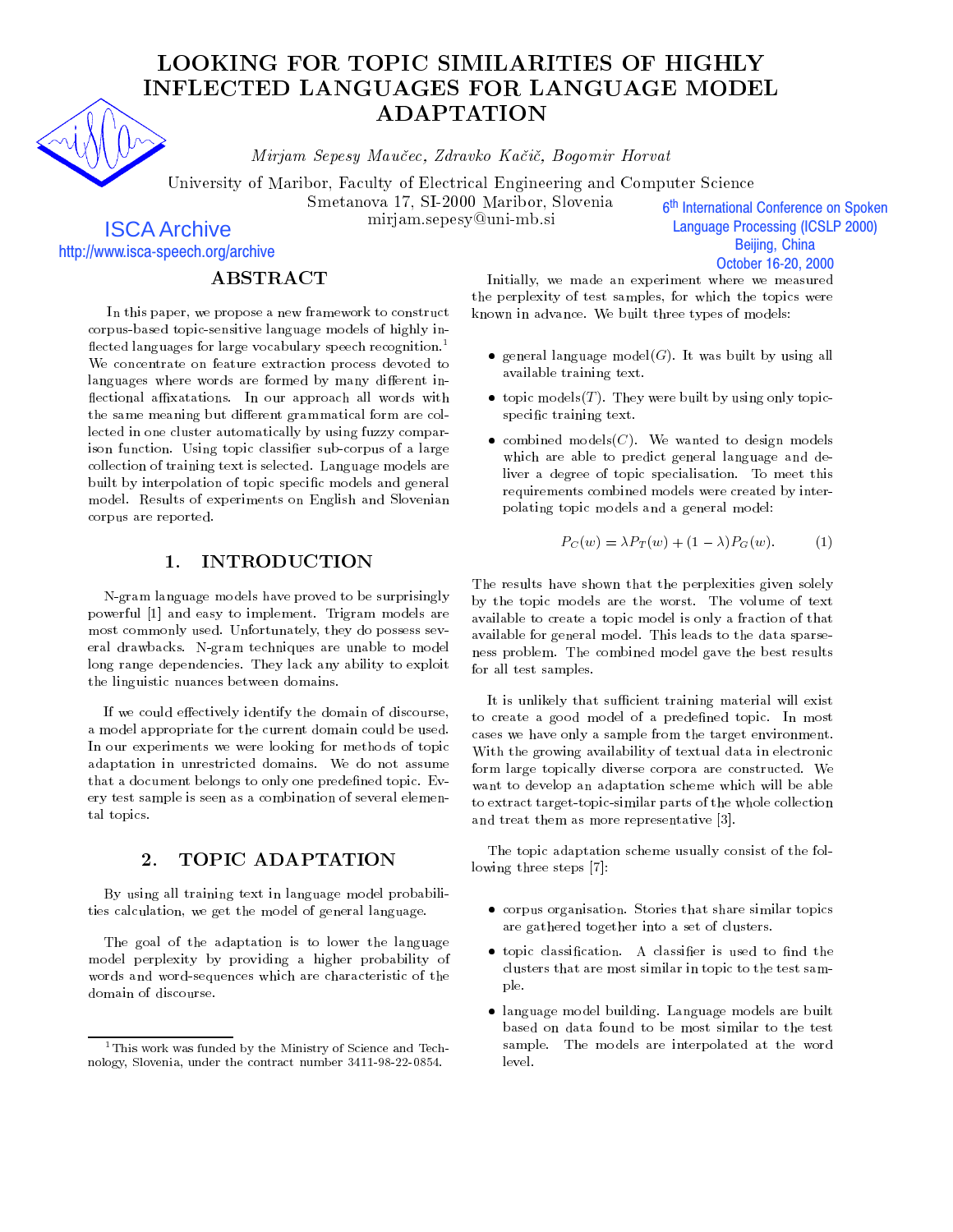#### 3. **REPRESENTATION**

Given a corpus with keywords assigned to each story, topic clusters are simply created by defining each keyword as a label for a cluster. Unfortunately for minority languages such corpora is often not available. Automated generation of clusters of documents based on some similarity measure need to be used.

First we have to find the suitable representation. Documents and clusters are represented as a set of features  $d_i = [f_1, f_2, \ldots, f_m]$ . In most applications words are used as features. In contrast to n-gram modelling, word order is ignored, which is of course in line with the semantic nature of the approach. It has been argued that maximum performance is often not achieved by using all available features, but using a good subset of those only [9] [4].

Having features which do not help discriminate between topics adds noise. Such words are for example non content words. In the first step we eliminate them. We used the stop-word list<sup>-</sup> for English language. In experiments on Slovenian language we simply removed most frequently occurring words.

## 3.1. Word Clustering

In this paper we would like to show that it makes sense to group features into clusters, at least for languages with rich in
ectional morphology. We want to group all words with the same meaning (but different grammatical form) in one cluster and represent them as one feature. We propose a novel approach for feature extraction based on soft comparison of words [10].

To avoid the use of an additional knowledge source (lexicon) we define a membership function  $(\mu_{\tilde{c}})$ , which associates to each word (w 2 + ) a number representing the contract of  $\mathcal{L}$ grade of membership of this word in a cluster of words with the same meaning  $(c \in \mathcal{C})$ . C denotes a set of clusters. Cluster  $c$  is defined as fuzzy set  $\tilde{c}$ :

$$
\tilde{c} = \{ (w, \mu_{\tilde{c}}) \mid w \in \vartheta \}. \tag{2}
$$

Each cluster defines its own fuzzy set. We want to collect all inflection forms of a lemma in one cluster automatically.

The words were compared by using a fuzzy comparison function  $(\mu_{\vartheta})$ . Each word w defines its own fuzzy set  $\tilde{w}$ :

$$
\tilde{w} = \{ (w, \mu_{\tilde{w}}) \mid w \in \vartheta \}. \tag{3}
$$

The function sees the word as a sequence of characters. It returns van die 1 in 1950 van die same and 1 for extremely the same and 0 for extremely different words. In other cases it returns the value between 0 and 1. The comparison function is created by using fuzzy rules, which provide a natural way of dealing with partial matching. The rules are expressed as fuzzy implications. The implications use linguistic variables to express similarity (for example: not very similar, quite similar). We

present two examples. <sup>a</sup> denotes the word with <sup>n</sup> characters and  $b$  denotes the word with m characters. The fuzzy implication

 $charcters of words are different$ 

 $\Rightarrow$  words are not very similar (4)

is transformed into

$$
p_1(i, a, b) = \begin{cases} 0 & \exists j : a(i) = b(j) \\ 1 & \text{otherwise} \end{cases}
$$

$$
e_1(a, b) = \sum_{i=1}^n \frac{p_1(i, a, b)}{n + m} + \sum_{i=1}^m \frac{p_1(i, b, a)}{n + m}.
$$
(5)

The fuzzy implication

two character sequences of words are the same

 $\Rightarrow$  words are quite similar (6)

is transformed into the predicate

$$
p_2(i, a, b) = \begin{cases} 1 & \exists j : a(i) = b(j) \land \\ a(i+1) = b(j+1) \\ 0 & \text{otherwise} \end{cases}
$$

$$
e_2(a, b) = \sum_{i=1}^n \frac{p_2(i, a, b)}{n + m - 2} + \sum_{i=1}^m \frac{p_2(i, b, a)}{n + m - 2}.
$$
 (7)

The predicates are scaled by linguistic variables. Their values were empirically chosen.  $e_{Similar}$  denotes the set of  $p_i$  which describe the similarity and  $e_{NotSimilar}$  denotes the set of  $p_i$  which describe the distinction. The final value of comparison function is computed using scaling:

$$
\mu_{\tilde{a}}(b) = \frac{\max(e_{Similar}(a, b))}{\max(e_{Similar}(a, b)) + \max(e_{NotSimilar}(a, b))}
$$
(8)

It's easy to proof that

$$
\mu_{\tilde{a}}(b) = \mu_{\tilde{b}}(a) \tag{9}
$$

The similarity function was adapted to English and Slove nian language by adding language dependent crisp implications. For English language the rules are taken from the suffix stripping set of rules provided by Porter [6]. For example, the word endings like -ed, -able, -ing ... are treated as suffixes of words with the same meaning.

The simplest example is:

words differ in the suffix 
$$
\rightarrow
$$
 words are the same (10)

Similarity function adapted to the highly inflected Slovenian language has a automatically generated suffix list, based on reversed, alphabetically sorted list of words from the training corpus [5].

Having similarity values for word pairs, we create a cluster hierarchy by using a modied single link agglomerative clustering [8]. Similarity values of the words can be rep resented as a weighted, undirected graph where nodes of

 $2$ The list was produced by the Information Retrieval Laboratory at the University of Massachusetts at Amherst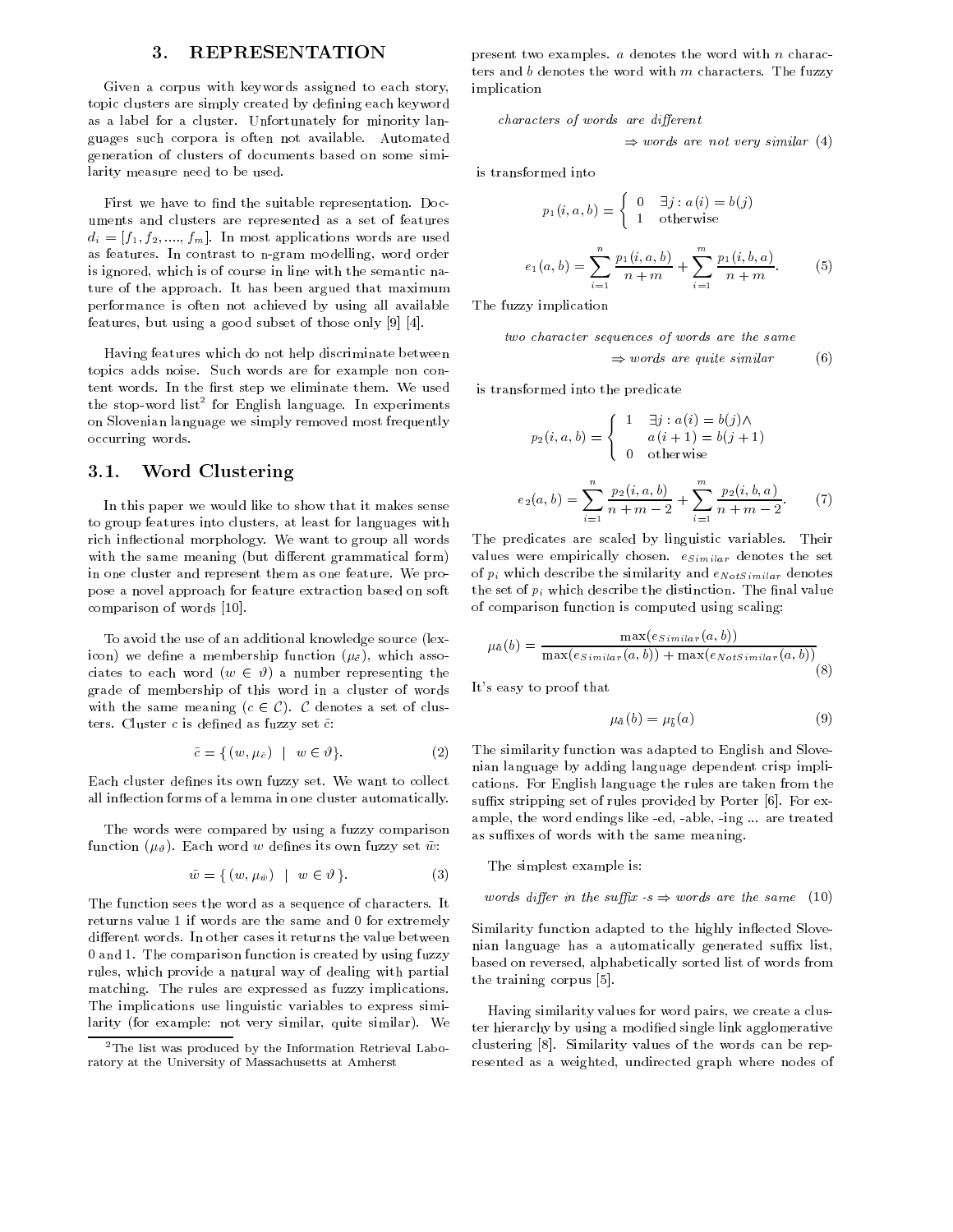the graph represent the words and the weight of an edge represents the similarity of words connected by the edge. To save space, we keep only the edges with weights greater then a prespecied threshold. The result of the single link hierarchy are locally coherent clusters. To avoid a chaining effect (and consequently elongated clusters) we modify<br>the manging exitence  $\Lambda$  wead is added to the cluster if its<br> $\overline{\mathbf{5}}$ . the merging criterion. A word is added to the cluster if its average similarity with all words in cluster is the largest among all the words not yet clustered. The similarity between cluster  $c_i$  and word  $w_j$  is computed as:

$$
similarity (c_i, w_j) = \frac{1}{M_i} \sum_{w_i \in c_i} \mu_{\tilde{w}_i}(w_j). \tag{11}
$$

 $M_i$  denotes the number of words currently in cluster. Clusters are made one at the time. We start building a new cluster as soon as the largest similarity value does not exceed a prespecified threshold. Each cluster defines one feature. The number of clusters represents a feature vector length.

The Figure 1 shows an example of a cluster. Weights are computed using language independent rules. The threshold is set to 0.4. The word  $bilingual$  is selected as the first word of a cluster. Words are added to the cluster one after another as denoted by the number associated to each node. The word multilingual is not added to the cluster because the similarity does not exceed a threshold. This can be changed by adding crisp implication

\n
$$
\text{words differ in the prefix} \in \{bi-, multi-, ...\}
$$
\n $\Rightarrow$ \n $\text{words are the same. (12)}$ \n $\xrightarrow{\text{this}}$ \n



Figure 1: The example of a cluster building.

# 4. TOPIC DETECTION

Once we have training documents and topic clusters rep resented as feature vectors, we use topic detection to determine the similarity between two feature vectors. Topic detection is performed by the use of naive Bayes classier [2, 7]. It is used to determine the similarity between two documents or clusters in document tree building for Slove nian corpus and for the topic detection of both English and Slovenian test sample. Document tree for Slovenian corpus was built by the use of agglomerative clustering [8].

# MODEL INTERPOLATION

In addition to the three types of models  $(G, T, C)$  described in Section 2 a model named N is built by the interpolation formula:

$$
P_N(w) = \lambda_1 P_T(w) + \lambda_2 P_{T_{10}}(w) + \lambda_3 P_G(w).
$$
 (13)

Interpolation weights satisfy  $\lambda_1 + \lambda_2 + \lambda_3 = 1$ . The probabilities of model <sup>T</sup> are computed based on topic cluster selected by the classifier as most similar. The probabilities of model  $T_{10}$  are computed based on top 10 clusters selected by the classifier.

#### **EXPERIMENTS** 6.

In our experiments we were using the broadcast news corpus (1996 CSR Hub-4 Language Model) for English language and newspaper news corpus (Večer) for Slovenian language due to their semantic richness.

The English broadcast news corpus was organised into topic-specic clusters of documents based on manuallyassigned keywords. We were experimenting with topic clusters that have at least 300 articles. 244 clusters satisfy this constrain. Language model adaptation was performed on 20 randomly chosen topics. 80 % of each topic cluster text was used for language model training, 10 % for interpolation parameter estimation and 10 % was used as test sample.

All words from the corpus were used for feature extraction. Words from stop-word list were removed. Using language independent word clustering feature vector size was reduced from 170.00 to 36.000. A sample of clusters is shown in Table 1.

| aadmirable admirable admirably admira admirally<br>admire admired admirer admires admir admirers<br>admiring admiration         |  |
|---------------------------------------------------------------------------------------------------------------------------------|--|
| bbecause becau becaue beca bec                                                                                                  |  |
| chinasports sports sport sporto sporty sported<br>sporter sportin sporting sportscar sportsman<br>sportsmen sportcoat sportless |  |
| cilnton clnton cinton tonton                                                                                                    |  |
| conferenced conferences conferencing teleconference<br>teleconferenced teleconferences teleconferencing<br>videoconferences     |  |

Table 1: Sample of English clusters.

For each test sample we want to model all topics were